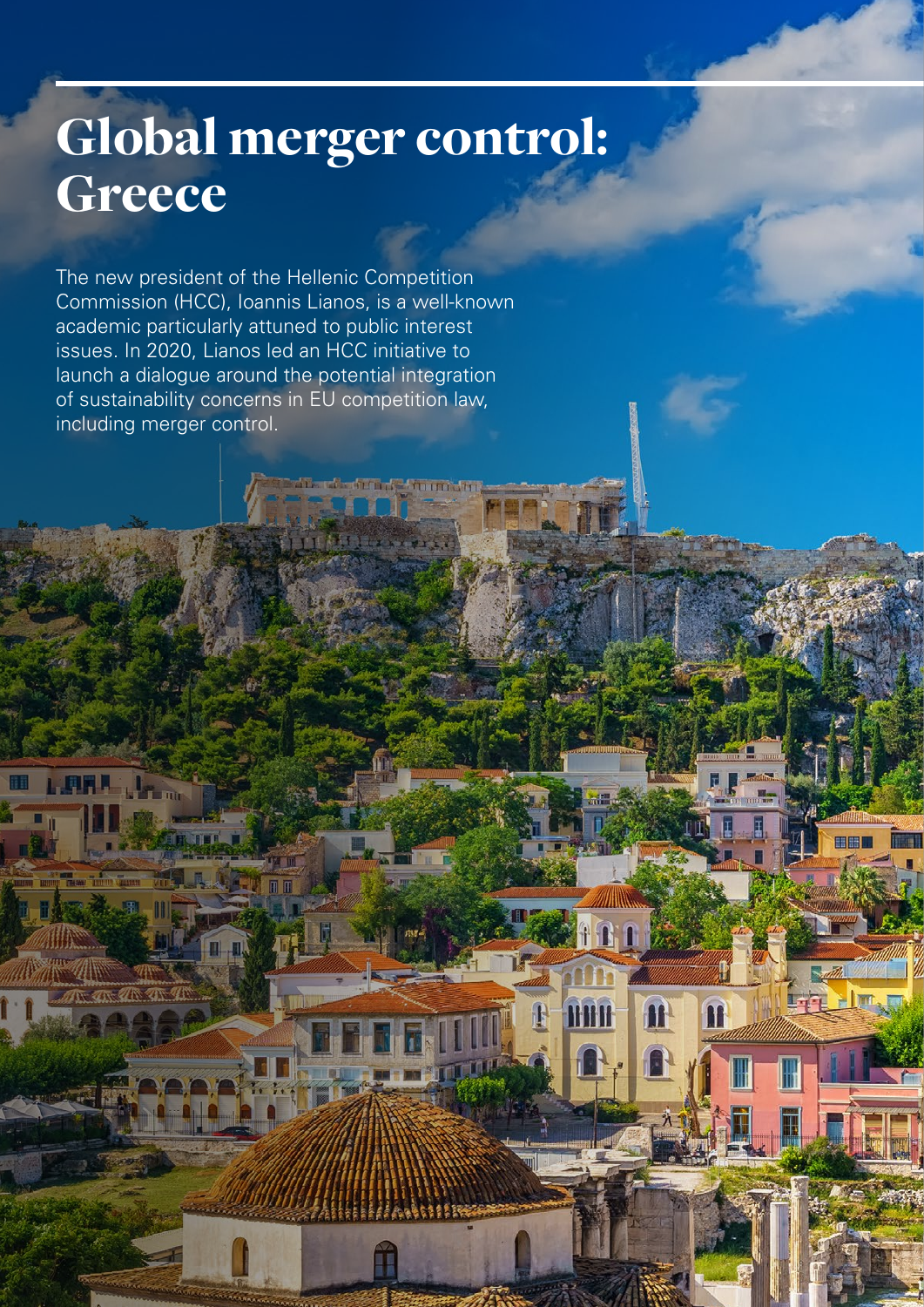# 27

From January 2019 to September 2020, the Hellenic Competition Commission (HCC) has reviewed 27 notified transactions



From January 2019 until September 2020, HCC has launched five in-depth (Phase II) investigations

### **Greece**

#### **By Dr Assimakis Komninos, Strati Sakellariou-Witt, Iakovos Sarmas**

#### **Key developments**

From January 2019 until September 2020, the Hellenic Competition Commission (HCC) has reviewed 27 notified transactions, and launched five in-depth (Phase II) investigations.

Remedies were only accepted in the aluminium recycling market deal between Mytilineos and EPALME; they were behavioural and aimed to address vertical foreclosure concerns. All other transactions were cleared unconditionally.

The remaining Phase II investigations came in a variety of markets, including railway maintenance services, electronics retail, online gambling, and chemical products for crop protection.

Arguably, the most important merger decision of the HCC over the past year concerned the clearance of a privatisation in which the incumbent railway operator, TrainOSE, which is a subsidiary of Italian State Railways, sought to acquire sole control of the incumbent railway maintenance services provider, EESTY.

The transaction formed part of Greece's privatisation and, by extension, fiscal adjustment programme. As the HCC noted, the merger led to two monopolists being consolidated into one, vertically integrated.

The HCC examined whether the merged entity would have the incentives and ability to foreclose potential rivals, whether in the primary market of railway transport services, or the secondary market of maintenance services. To determine this, it asked for the opinion of market players and the Independent Railway Authority (RAS).

It was notable that RAS downplayed the risk of foreclosure of rival railway operators, relying on the applicable regulatory framework and the niche character of maintenance services.

When looking at the risk that other maintenance services providers could be excluded as a result of the deal, the HCC placed particular emphasis on the regulatory framework,

**Cham** 

which is enforced by RAS, and the risk of antitrust enforcement against potential foreclosure and discriminatory practices.

It noted that a potential entrant would not only have TrainOSE as a potential customer, but other railway cargo carriers. The HCC also hinted at potential efficiencies arising as a result of the deal, accepting that because of the merger, EESTY could expand its activities in other railway transport markets.

Because of these reasons as well as the fact that no other company had expressed an interest in acquiring EESTY, the HCC cleared the transaction unconditionally.

In its examination of Mytilineos' acquisition of EPALME, the HCC launched a Phase II investigation to assess whether the merged entity would be in a position to foreclose upstream rivals from the provision of recycling services, and downstream rivals from the supply of primary aluminium.

The HCC identified a number of issues in relation to the markets for primary and secondary aluminium and recycling services that could prevent effective competition. Notably, in light of EPALME's monopolistic position in the recycling market, the HCC said the likelihood of tying recycling services with the purchase of primary aluminium would increase as the result of the contemplated transaction.

However, the regulator cleared the transaction, subject to behavioural remedies. Mytilineos committed to maintaining EPALME's solvent customer base, refrain from tying the supply of primary aluminium with the aftermarkets related to recycling, and from engaging in exclusivity practices, for a period of three years.

Another Phase II investigation concerned the acquisition of sole control by Olympia Group, owner of PUBLIC retail stores, of the Media Markt retail stores. Both PUBLIC and Media Markt sell a wide range of technology equipment.

The HCC launched an investigation focusing on whether brick-and-mortar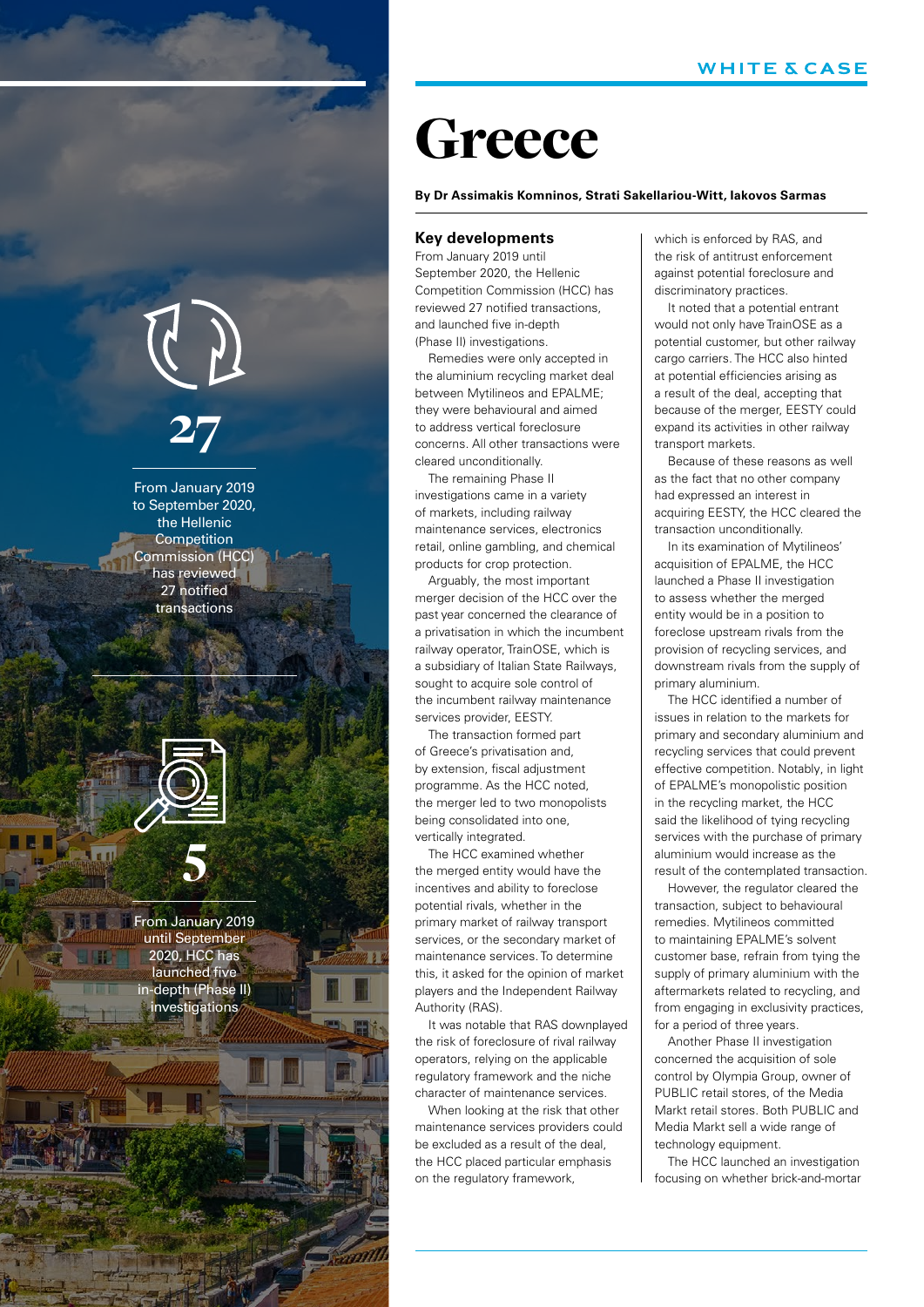and online channels were easily interchangeable. It also looked at whether there would be potential non-coordinated effects of the transaction, arising from the similarity in the merging entities' portfolios.

Referring to European Commission and French precedents in cases where an online channel exerted sufficient competitive pressure on the brick-and-mortar channel to form a single relevant market, as well as market test feedback, the HCC concluded that the relevant product market included both channels in Greece. It left open the question of whether sales from foreign marketplaces, such as Amazon and eBay, should also be included.

It also delineated markets based on the type of devices sold, with an emphasis on 'black' and 'grey' goods like TVs, stereos, computers and smartphones where the merging companies had higher market shares.

According to the HCC's market share analysis, the merged entity's share would not exceed 20 per cent in either black or grey goods. It also showed that the change in market share would not exceed 200 points in either case.

Based on these findings, the high levels of competition due to the convergence of offline and online channels, and the recent expansion of several retail chains into black and grey goods, the HCC was convinced that the transaction would not raise competition concerns and cleared it unconditionally.

A final case worth examining involved Chinese state-owned chemical company ChemChina's plans to acquire, through its Dutch subsidiary, Adama, sole control over Alfa, its exclusive distributor in Greece. Adama already held a minority shareholding in Alfa.

The transaction had horizontal effects, since both companies overlapped in the wholesale supply of crop protection products. There were also vertical effects, given that Adama's group was mainly active in the upstream market of supply, whereas Alfa was active in the downstream market of distribution.

The HCC found that the merged entity's combined market share in the overall market of crop protection products would be 25-35 per cent, making it the leader in Greece.



Unlike the current state of the law in the EU and in most EU member states, Greek competition law includes a mandatory 30-day filing deadline after the signing of the transaction

> However, the market share analysis broken down by protected crop and enemy – such as insects – segments identified a number of markets whereby the combined strength of the entity would be even higher.

> The HCC broke down the affected markets into three categories: markets where the merged company would hold a high share with an increment exceeding 5 per cent; markets where the entity would hold a high share, but with a low increment; and markets where the high share would not be attributed to the transaction, but to the ongoing distribution agreement between Adama and Alfa.

> It focused more on the first group, but also downplayed the noncoordinated effects of the merger due to the presence of powerful competitors like BASF and Bayer, the transient nature of high market shares, the declining trend of the parties' shares, and the fact that the target already distributed Adama's products in the relevant market segment.

In assessing the coordinated effects of the deal, the HCC found that Alfa was dependent upon competing suppliers, and not vice-versa. It would not make business sense to retaliate against them, because they could easily substitute other distributors for Alfa, while Alfa needed them to have a presence in a number of segments.

The HCC also examined whether Alfa would have the power to become a one-stop-shop for end users, given its potential to distribute Adama fertilisers, and providing bundled rebates taking advantage of its wide

portfolio. The HCC held that such bundles were unlikely to produce foreclosure effects, and, in any case, reserved its rights to pursue enforcement against abusive practices in the future, if need be.

As a result, the HCC cleared the transaction unconditionally, pursuant to an in-depth Phase II investigation. The HCC also validated two ancillary restraints, namely a non-compete clause and a transitional services and supply agreement between the seller and the acquirer.

#### **Impact on merging parties**

Unlike the current state of the law in the EU and in most EU member states, Greek competition law includes a mandatory 30-day filing deadline after the signing of the transaction. Given the deadline, actual pre-notification discussions with the HCC can be limited in time and depth.

However, the HCC's Directorate General (DG) encourages such discussions, given that they can prevent significant errors and omissions in the filings, expedite the actual launching of the investigation, and streamline clearance. That being said, Greece has no 'real' prenotification stage in the sense of the EU system.

On that note, the HCC's recent merger control practice has confirmed that parties should anticipate that concentration investigations will not be launched immediately after the notification is filed, because the HCC will deem the notifications incomplete. Specifically, according to merger control decisions published in 2019 and the first half of 2020, in all but the Olympia/Media-Saturn case, the notification form was incomplete and the parties had to supply additional information. Delays in launching the investigation ranged from 20 to 85 days.

In most cases, the HCC merger investigation is straightforward and predictable. During the investigation, the HCC's DG frequently sends requests for information (RFIs) to the parties by e-mail, and carries out market tests. The case teams may also hold informal meetings with the companies involved, and organise interviews with third parties. The HCC's past activity demonstrates a track record of keeping to deadlines, once the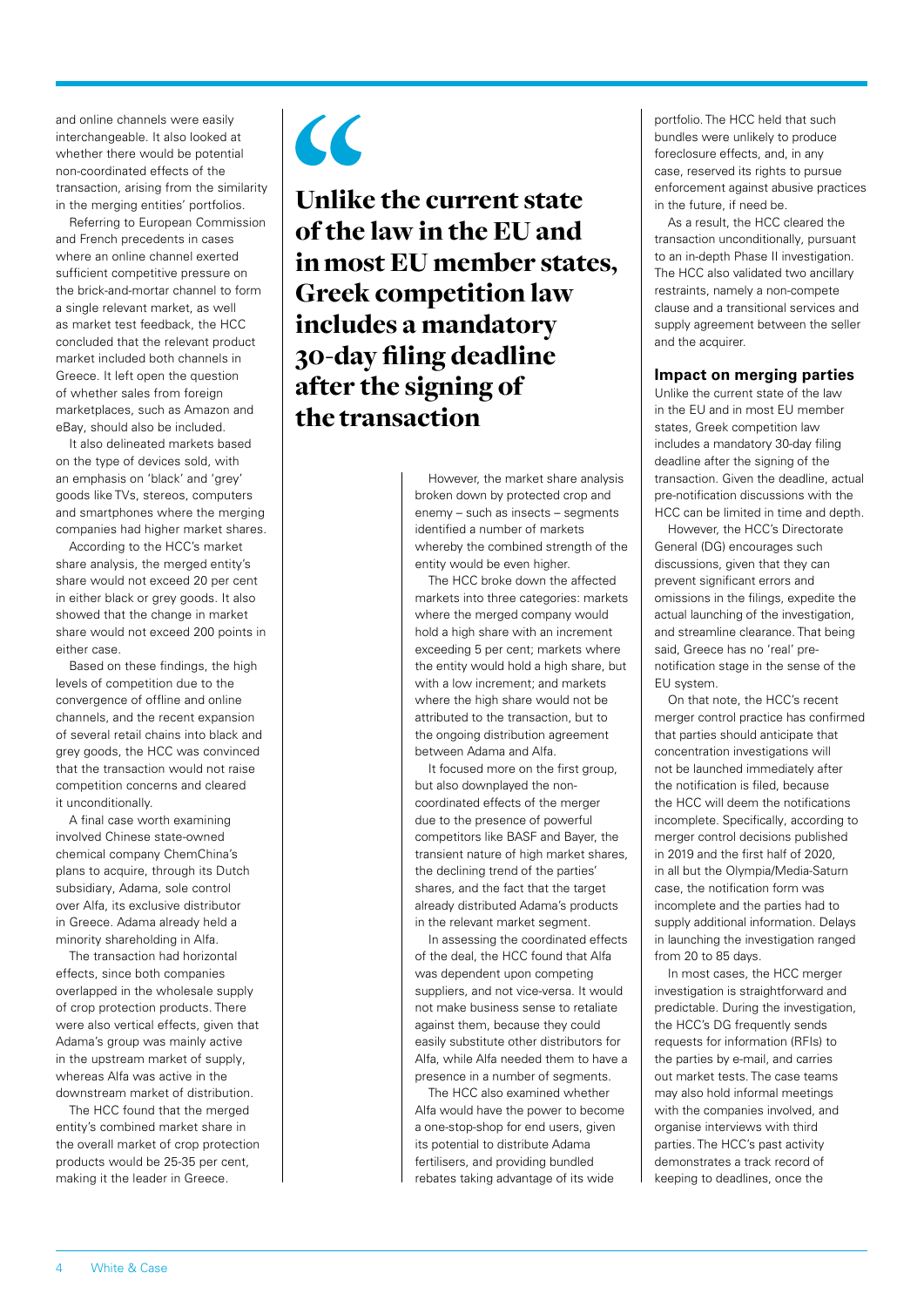notification is formally accepted and the investigation launched.

Moreover, there are signs that, even post-clearance, the HCC can continue to monitor the effects of a merger. In 2018, the HCC cleared the acquisition by passenger-shipping leader Attica Group of its main competitor, Hellenic Seaways, subject to strict behavioural remedies for three years, and monitoring of the remedies.

In December 2019, the HCC launched an investigation to assess Attica's compliance with the remedies. In August 2020, the HCC announced its decision to fine Attica Group €29,792 for breaching one of its commitments, and also ordered the extension of that commitment by an additional year.

In June 2020, the HCC decided to modify a previously accepted commitment from supermarket chain Massoutis to divest a store on Andros Island. Given the lack of interest for the store, and the "unfavourable economic situation affecting the country," the HCC agreed to allow Massoutis to sell a different store on the island.

In April 2020, the HCC published its final report on its inquiry into the Greek supermarket sector. The sector has undergone a long period of consolidation over the past decade, mainly through HCC clearance

decisions. The HCC's report confirmed that, despite the numerous mergers market concentration remained at healthy levels.

As of late August 2020, the HCC had not published any merger decisions covering the Covid-19 period.

#### **Recent changes in priorities**

The HCC's recent merger control activity has demonstrated an increased focus on the vertical effects of concentrations. In most cases where the HCC identified affected markets, its competition concerns were vertical.

In the TrainOSE/EESTY case, given the vertical relationship between railway transport services on the one hand, and maintenance services on the other hand, the HCC assessed whether the merged entity would have the incentive and ability to foreclose potential rivals from entering in those markets.

In Mytilineos/EPALME, the HCC examined whether the merged entity would be in a position to foreclose upstream rivals from the provision of recycling services, and downstream rivals from the supply of primary aluminium.

In Andromeda/Perseus, a merger between fish farms, there were vertically affected markets due to the target's shares in fish feed markets.

However, those market shares were downplayed by the HCC as the target was previously jointly controlled by the acquirer, and the switch to sole control would not create competition risks.

Vertical considerations also came into play in the HCC's examination of logistics company COSCO's intention to acquire joint control over logistics and rail service provider Pearl. The HCC took the view that the dominant presence of the incumbent railway operator TrainOSE and other likely entries in the logistics market, coupled with the absence of any incentive from the second holder of joint control over Pearl, were unlikely to lead to the foreclosure of COSCO's rivals from the joint venture's services.

In Adama/Alfa, the HCC examined whether the merged entity would be able to combine Adama's wide agrochemical portfolio and Alfa's customer base in order to foreclose competitors by creating a one-stop shop distribution point for customers and offering bundle rebates. The HCC ultimately decided it was unlikely that competitors would be foreclosed as a result of such practices, but reserved its enforcement powers for the future.

In merger filings before the HCC, parties are therefore best advised to identify all potential vertical overlaps and carry out an assessment of the vertical effects of the merger.

The HCC has also demonstrated its capacity to cooperate with other independent Greek regulators when reviewing transactions. For example, in both the Alpha Media joint venture and Motor Oil/Alpha Media cases, the HCC got in touch with the National Council of Radio and Television, requesting information to gain technical insights and a more comprehensive view of the relevant markets.

It also asked for the opinion of the railway authority RAS in the TrainOSE/EESTY case, to evaluate whether the merged entity would have the incentive and ability to foreclose potential rivals from entering the primary market or the relevant aftermarkets.

The HCC's merger control activity in 2020 has not exposed any particular industry as suffering from increased consolidation.

The technocratic nature of the HCC means that it does not take political considerations into account – but at

#### **Merger filings at the Hellenic Competition Commission (HCC)** \*as of 3 December 2020

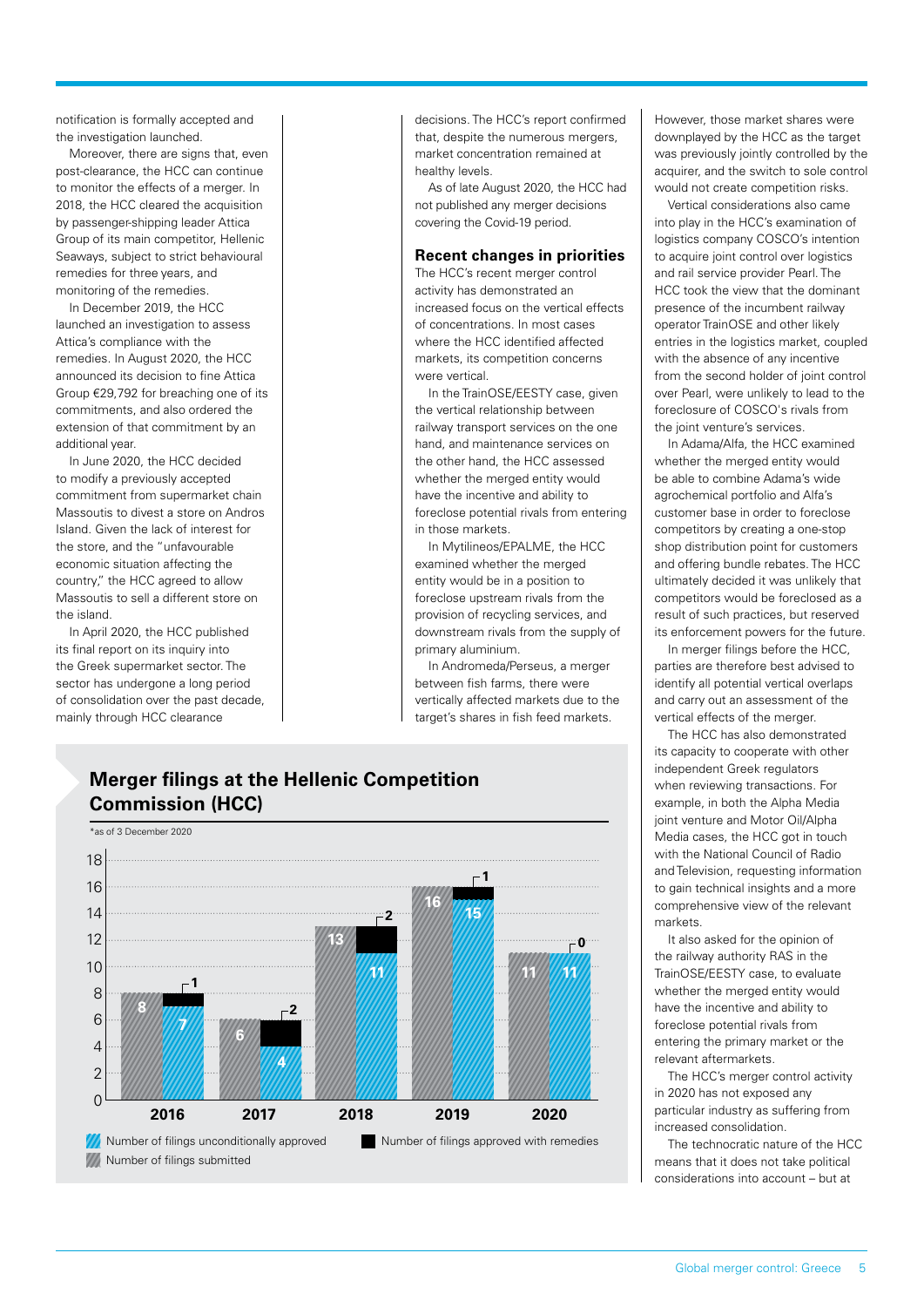the same time, 2019 was a turbulent year for the body. After a long and stable period of independence between 2009 and 2018, the previous government appointed as president and members of the HCC people who had previously held positions as advisers to members of the executive.

The opposition contested those appointments and, in the wake of winning the July 2019 election, it presented new legislation on rules on conflicts, which was adopted by parliament. The Competition Act was amended and the HCC president, vice-president, two commissioners and the director-general were ousted. New appointments came in in September 2019.

Merger enforcement has not been affected by this political turbulence, and it is hoped the new appointees will perform their duties in a manner befitting the HCC tradition of de-politicisation.

The new president of the HCC, Ioannis Lianos, a well-known academic, is particularly attuned to public interest issues and has written extensively in favour of integrating such issues into competition enforcement. It remains to be seen whether such issues will now acquire a specific role in merger enforcement.

#### **Key enforcement trends**

The HCC did not block any transactions in the past year. In a total of five cases reaching Phase II, the HCC required remedies only in one, and the remedies were behavioural. Indeed, the HCC has historically blocked only one transaction, in the very early days of Greek merger enforcement – although this case was subsequently cleared by the Minister of Development based on the then applicable system of ministerial authorisation, which has long been repealed.

#### **Recent studies and guidelines**

In September 2020, the HCC published a draft staff discussion paper on sustainability issues and competition law. The paper formed part of the HCC's initiative to launch a dialogue around the potential integration of sustainability concerns in EU competition policy and legal analysis.

In the field of merger control, the paper suggested that environmental and sustainability concerns could play a role in the definition of relevant markets, the assessment of efficiencies and the provision of remedies. Member states could also be allowed to deal with local sustainability issues by making use of article 21(4) EUMR, and through the review of mergers under national competition law.

Also in the field of advocacy, the HCC was, at the time of writing, carrying out three sector inquiries, in relation to e-commerce; basic consumer goods; and fintech. It is possible that the results of these inquiries will touch upon merger control.

#### **Looking ahead**

As of the time of writing, an expert committee is proposing to amend the Greek Competition Act. The committee is expected to propose no major changes in the merger rules, other than the possibility to accept commitments and clear transactions with remedies in Phase I. Such a possibility has not been available to the HCC and to notifying parties; remedies are only possible in Phase II proceedings.

No other amendment is foreseen.

#### THE INSIDE TRACK

#### **What should a prospective client consider when contemplating a complex, multijurisdictional transaction?**

Market definition is critical to the outcome of a case before the HCC. However, the average number of merger cases handled by the HCC do not tend to exceed 10 or 15 per year. As a result, the HCC may often lack the necessary experience and data in relation to specific industries, which may in turn delay its market test and analysis. It is therefore important that notifying parties have readily available as much market data as possible to allow the HCC to expedite its knowledge gathering and education with respect to the relevant markets.

#### **In your experience, what makes a difference in obtaining clearance quickly?**

Early engagement with the HCC's DG and case handlers may lead to a short yet fruitful pre-notification period. After notifying, parties are encouraged to maintain open channels of communication with the DG and case handlers, in order to address any requests and concerns that might arise.

#### **What merger control issues did you observe in the past year that surprised you?**

Market investigations in all merger cases handled by the HCC in 2019 and so far in 2020 were officially launched two weeks or more after the notification was filed. This is probably due to the mandatory notification deadline of 30 days post-signing, which causes parties to rush the HCC notification before it is deemed complete and satisfactory to case handlers.